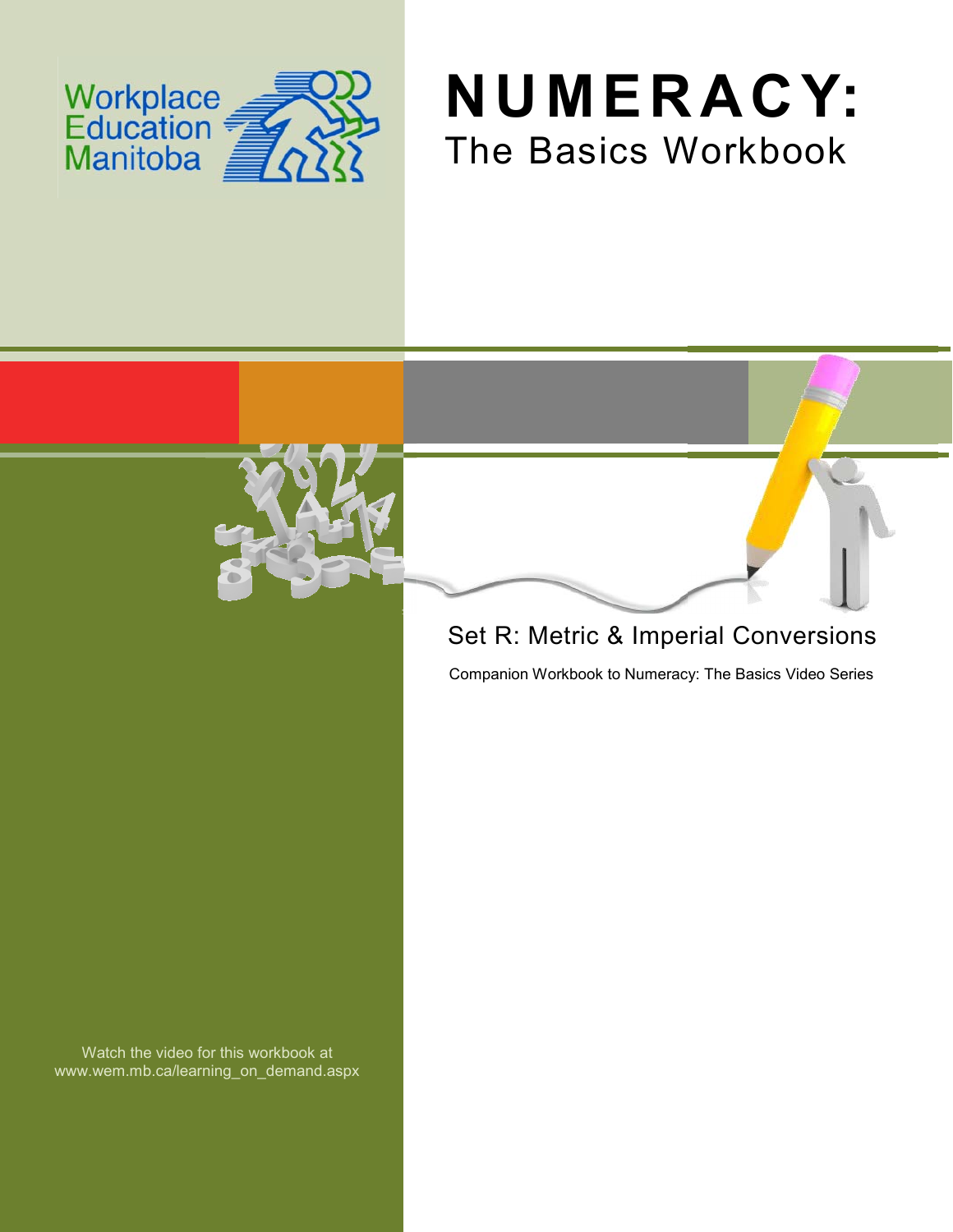Workplace Education Manitoba would like to express appreciation to the following for supporting the development of this curriculum:

> The Government of Canada Human Resource Skills Development Canada (HRSDC)

> > and

The Manitoba Government Industry Workforce Development (IWD), Entrepreneurship, Training and Trade (ETT)

Workplace Education Manitoba would also like to thank the individuals from across Manitoba who provided consultation, content, and feedback.

> For more information, visit [www.wem.mb.ca](http://www.wem.mb.ca/) or contact the Project Coordinator Lindsay Laidlaw at [info@wem.mb.ca](mailto:info@wem.mb.ca)

Workplace Education Manitoba 1000 Waverley Street Winnipeg, MB, R3T 0P3

©Workplace Education Manitoba, 2012

All rights reserved; no part of this publication may be reproduced, stored in a retrieval system, or transmitted in any form by any means, electronic, mechanical, photocopying, recording, or otherwise without

prior written permission of the Publishers. This manual may not be lent, resold, hired out or otherwise disposed by way of trade in any form of binding or cover than that which it is published, without the prior consent of the Publishers.



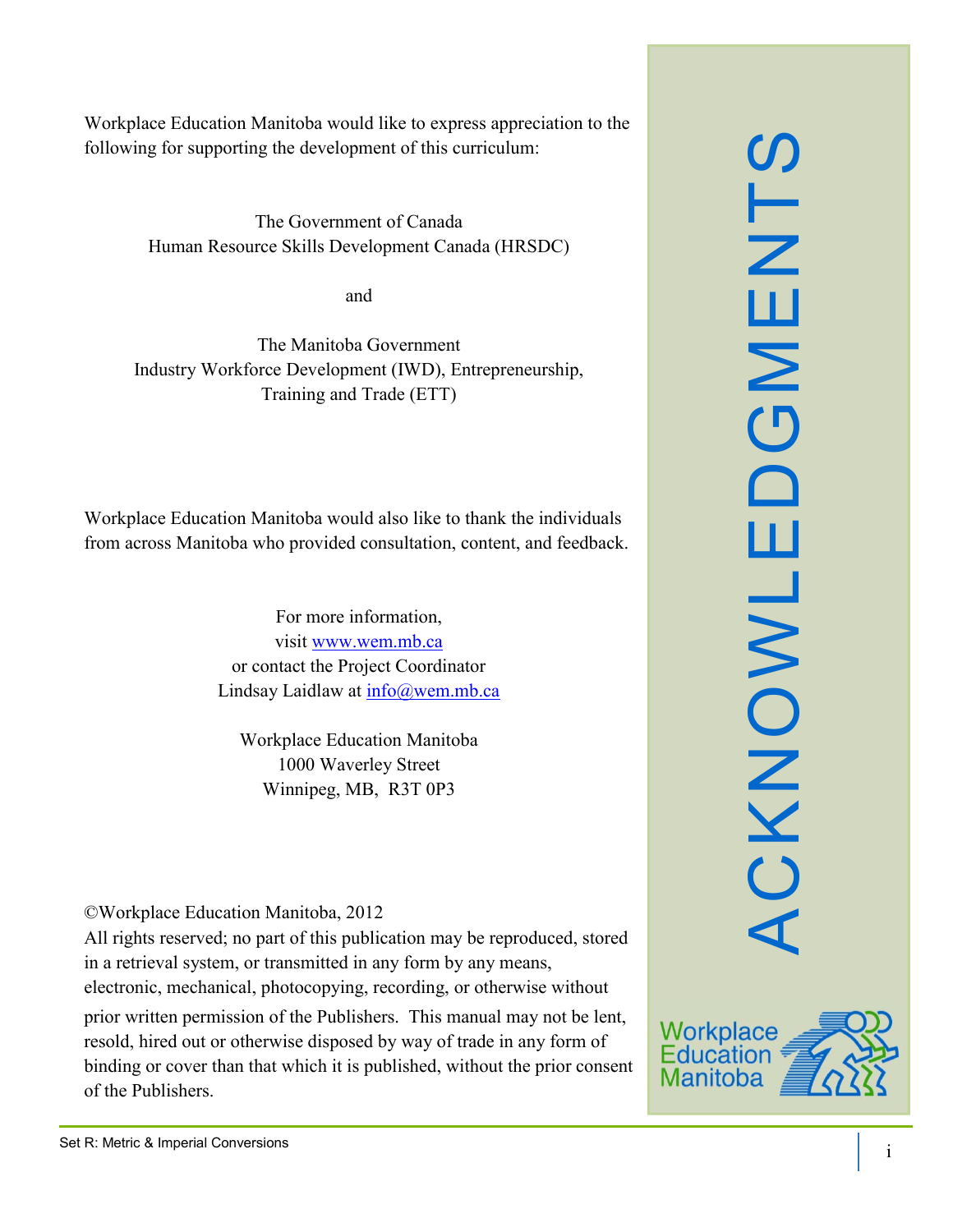## **INTRODUCTION**

### **What is Numeracy: The Basics Workbook?**

This workbook is intended to accompany Workplace Education Manitoba's (WEM) Numeracy: The Basics Video Series, a set of 50 videos that explain essential numeracy concepts.

The refresher videos cover 25 critical numeracy topics, each broken into concept and practice.

The video series and accompanying downloadable workbooks can be found on the WEM website at [http://www.wem.mb.ca/learning\\_on\\_demand.aspx](http://www.wem.mb.ca/learning_on_demand.aspx)

These Numeracy: The Basics workbooks provide an opportunity for additional skill-building practice.

### **Numeracy: The Basics topics are:**

- Order of Operations 1
- Order of Operations 2
- Adding & Subtracting Fractions 1
- Adding & Subtracting Fractions 2
- Multiplying & Dividing Fractions
- $\bullet$  Mixed & Improper Fractions
- Operations with Mixed Fractions 1
- Operations with Mixed Fractions 2
- Operations with Mixed Fractions 3
- Adding & Subtracting Decimals
- Multiplying Decimals
- Dividing Decimals
- Order of Operations & Decimals
- Decimals, Fractions & Percent 1
- Decimals, Fractions & Percent 2
- Imperial Conversions
- Metric Conversions
- Metric and Imperial Conversions
- Geometry  $1 -$  Perimeter
- Geometry  $2 Area$
- Geometry 3- Volume
- Solving Equations 1
- Solving Equations 2
- Ratio & Proportion
- Averages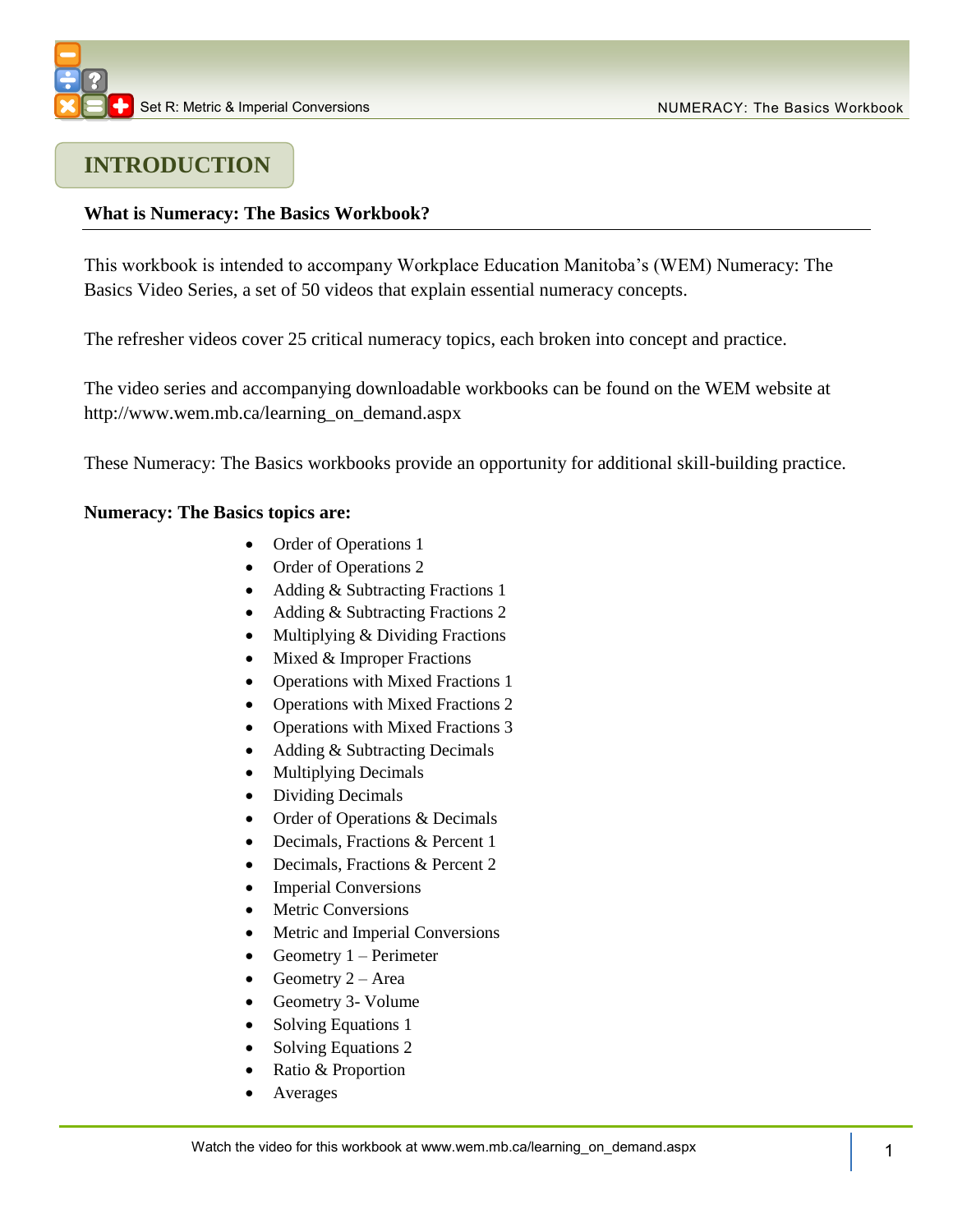## **METRIC & IMPERIAL CONVERSIONS**

This workbook contains five skill-building practice sections. Solutions can be found at the end of the workbook.

### **Practice Section A**

Convert each of the following between metric and Imperial measures. Round each answer to one decimal place, if rounding is necessary.

- 1.  $15 cm =$  *in*
- 2.  $1 yd = \underline{\hspace{2cm}} cm$
- 3.  $16 mm =$  *in*
- 4.  $7 \text{ ft} = \_ m$
- 5.  $1 m =$  *yd*
- 6.  $21 cm =$  *ft*
- 7.  $8 ft = \_ m$
- 8.  $23 in = cm$
- 9.  $60 m =$  *ft*
- 10.  $9m =$   $ft$
- 11.  $27 \, cm = \_ in$
- 12.  $7 yd = \underline{\hspace{2cm}} m$
- 13.  $7$   $mm = \_ in$
- 14.  $25 ft =$ <u>\_\_\_\_\_</u> *cm*
- 15.  $19 m =$  *yd*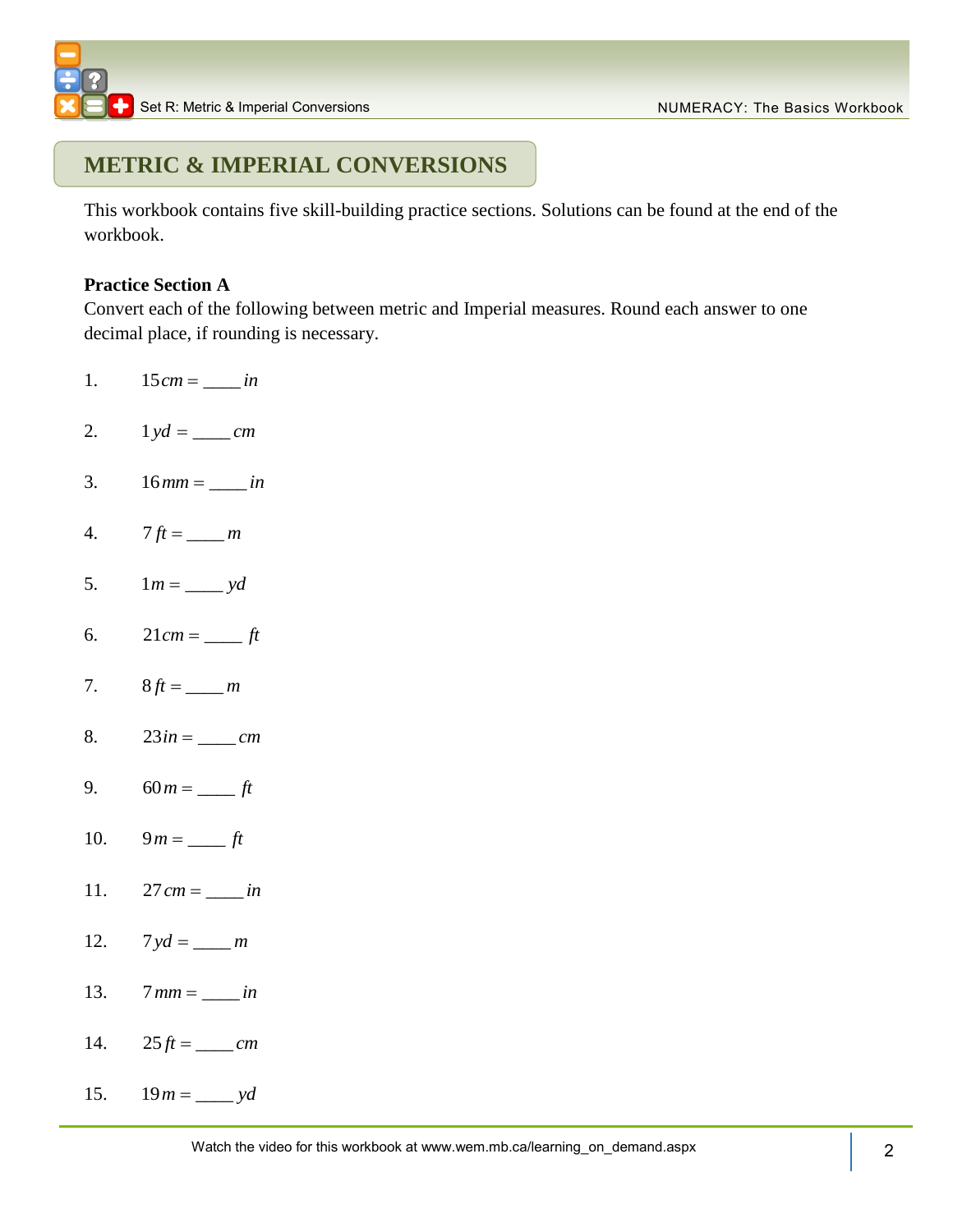### **Practice Section B**

Convert each of the following between metric and Imperial measures. Round each answer to one decimal place, if rounding is necessary.

- 1.  $300 cm =$  *in*
- 2.  $309 in = \_ m$
- 3.  $17$   $mm = \underline{\hspace{2cm}} in$
- 4.  $6 ft = \underline{\hspace{2cm}} mm$
- 5.  $230 cm =$  *ft*
- 6.  $31 ft = \_ m$
- 7.  $2000$   $mm =$   $\frac{d}{dx}$   $yd$
- 8.  $22 yd = \_ cm$
- 9.  $105 m =$  *yd*
- 10.  $100 in = \_ m$
- 11.  $10050 \, cm =$  *ft*
- 12.  $10.25 \,yd = \_ m$
- 13.  $0.375 m =$  *in*
- 14.  $9.875 in = cm$
- 15.  $9768.875 m =$  *ft*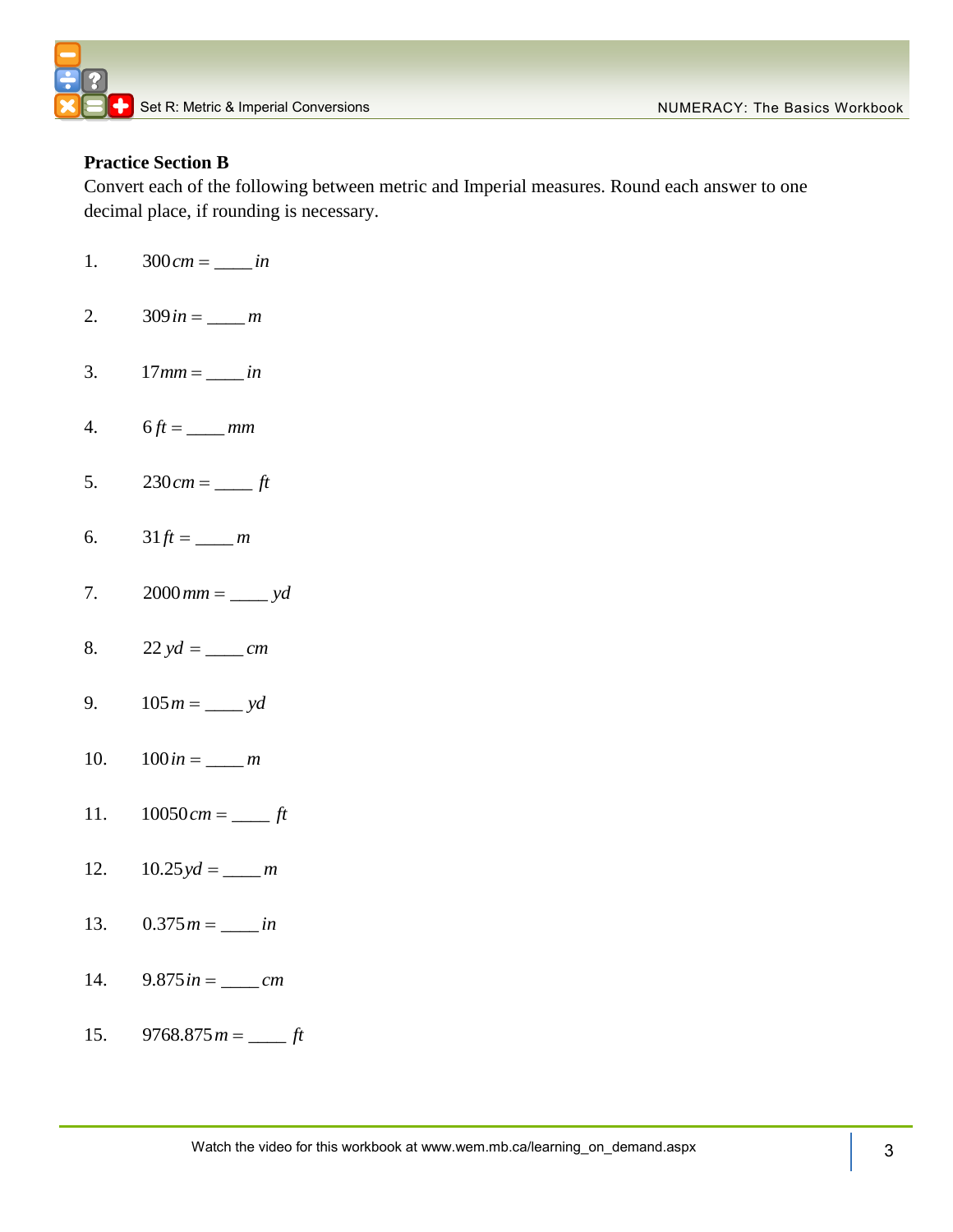### **Practice Section C**

Convert each of the following between metric and Imperial measures and then calculate the answer to each of the following questions. Round each answer to one decimal place, if rounding is necessary.

1. 
$$
(105 \text{ in} = \underline{\hspace{1cm}} m) + (3.4 \text{ ft} = \underline{\hspace{1cm}} m)
$$

2. 
$$
(1.075 m = \underline{\hspace{1cm}} ft) \div (3.5 cm = \underline{\hspace{1cm}} ft)
$$

3. 
$$
45\% \times (4700 \text{ in} = \underline{\hspace{0.2cm}} cm) + \frac{1}{4} \times (3.4 \text{ ft} = \underline{\hspace{0.2cm}} cm)
$$

4. 
$$
(0.375yd = \underline{\hspace{1cm}} mm) \times 1500\% + (3.4in = \underline{\hspace{1cm}} mm)
$$

4. 
$$
(0.375yd = \underline{\hspace{1cm}} mm) \times 1500\% + (3.4in = \underline{\hspace{1cm}} mm)
$$
  
5.  $0.25 \times [(100in = \underline{\hspace{1cm}} m) - (230cm = \underline{\hspace{1cm}} ft)] \times [(25 ft = \underline{\hspace{1cm}} cm) - (7 ft = \underline{\hspace{1cm}} m)] \div 0.5$ 

### **Practice Section D**

In this section, solutions for the practice questions contain commonly-made errors. For each question, circle the error(s) and give a correct solution.

1. Convert:  $19m =$  *yd* 

Solution:

$$
19m = \underline{\qquad}yd
$$
  
 
$$
19\cancel{m} \times \frac{100\cancel{em}}{1\cancel{m}} \times \frac{1\cancel{m}}{2.54\cancel{em}} \times \frac{1\cancel{yd}}{36\cancel{m}} = 1.09361 \text{ yd} = 1.1 \text{ yd}
$$

2. Convert:  $100 in = \_ m$ 

Solution:

$$
100in = \underline{\qquad} m
$$
  

$$
100 \cancel{m} \times \frac{1 \cancel{em}}{2.54 \cancel{m}} \times \frac{1m}{100 \cancel{em}} = 0.3937 \text{ m} = 0.4 \text{ m}
$$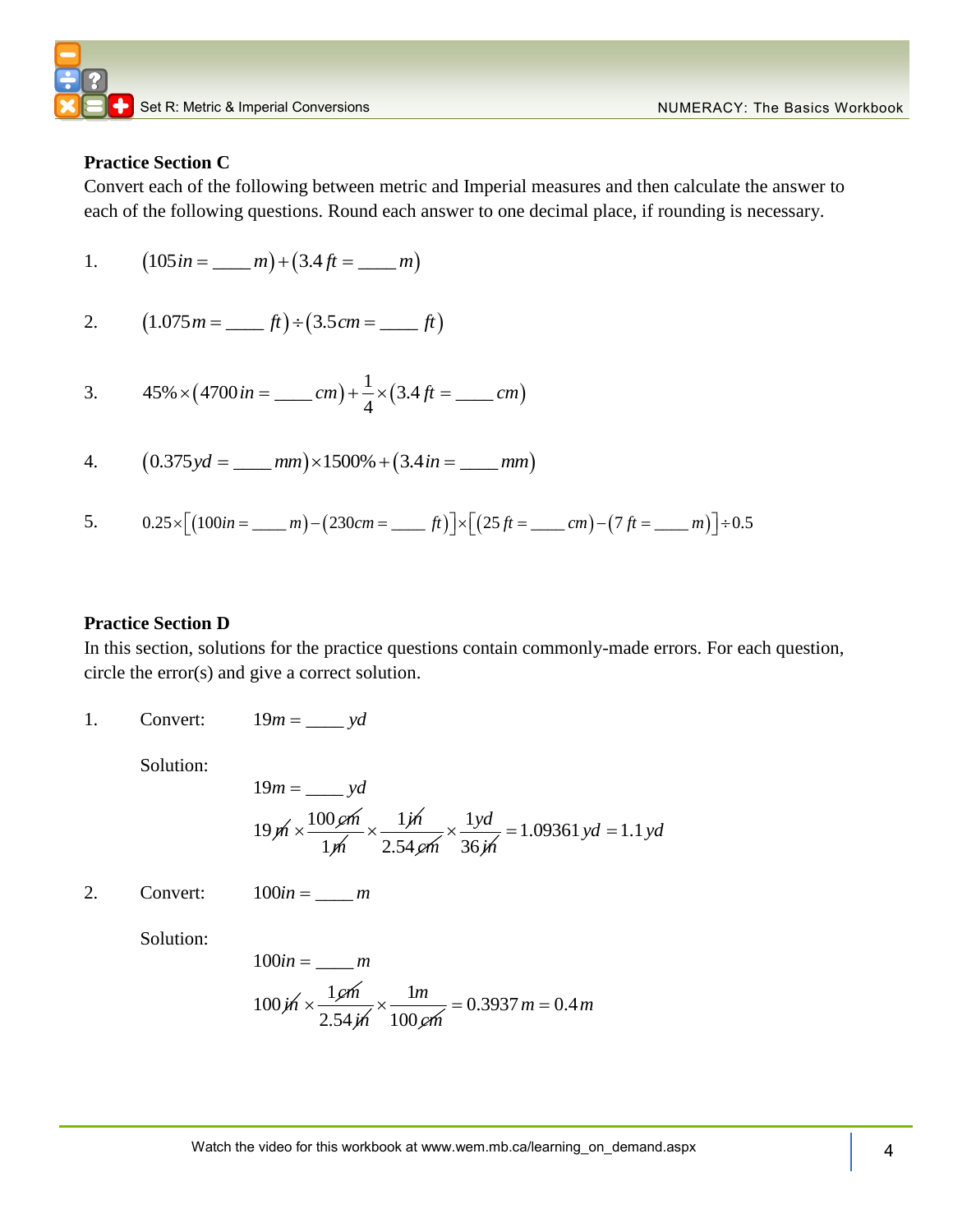

### **Practice Section E**

Challenge Question. If you can do this one, then you get an  $A^+$ .  $\odot$ 

The sum of two numbers is 9 yd.  $\frac{1}{2}$ 4 times one of the two numbers is 2.75 ft. What is the product of the two numbers, measured in meters?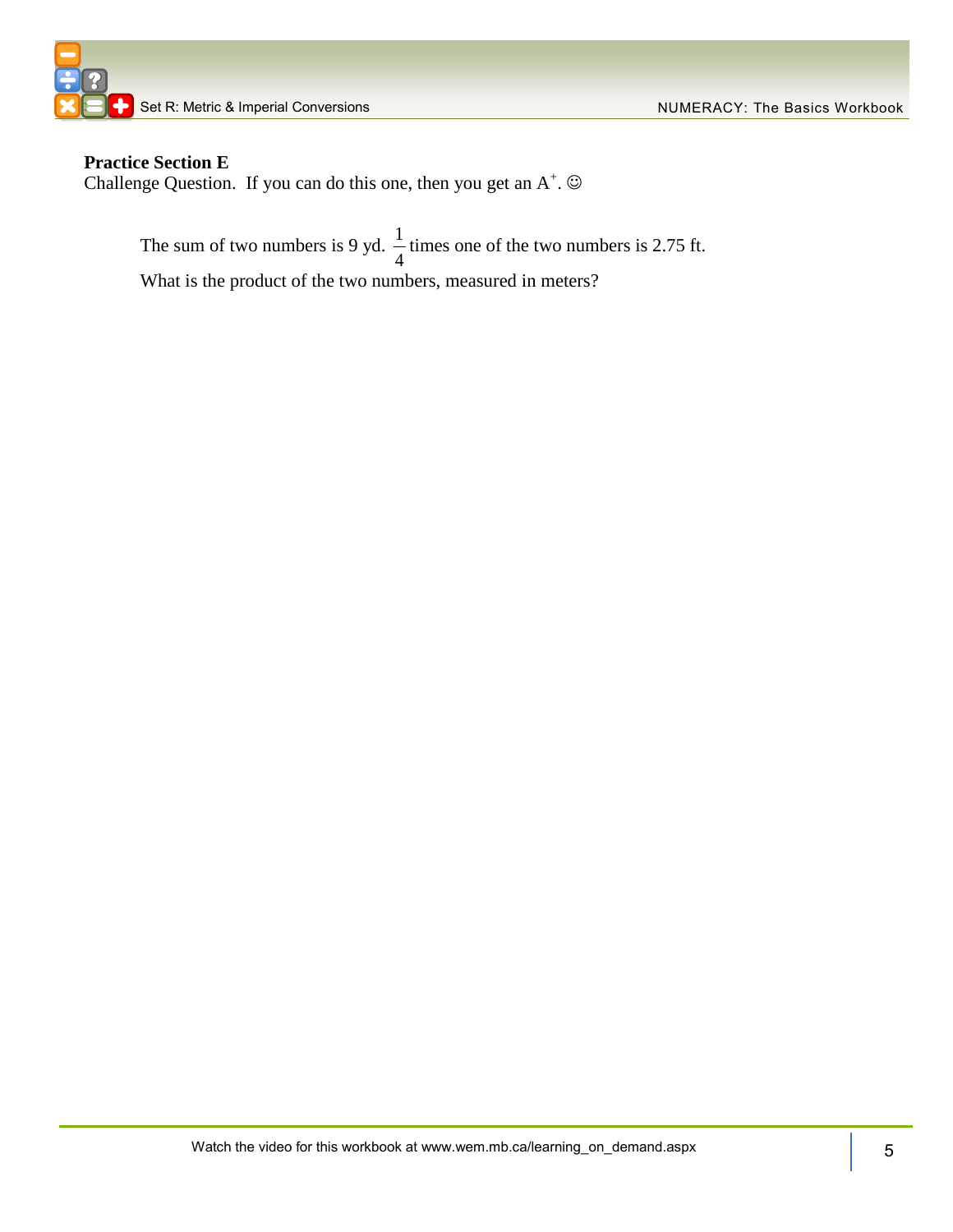NUMERACY: The Basics Workbook

# SOLUTIONS

## Set R

Metric & Imperial Conversions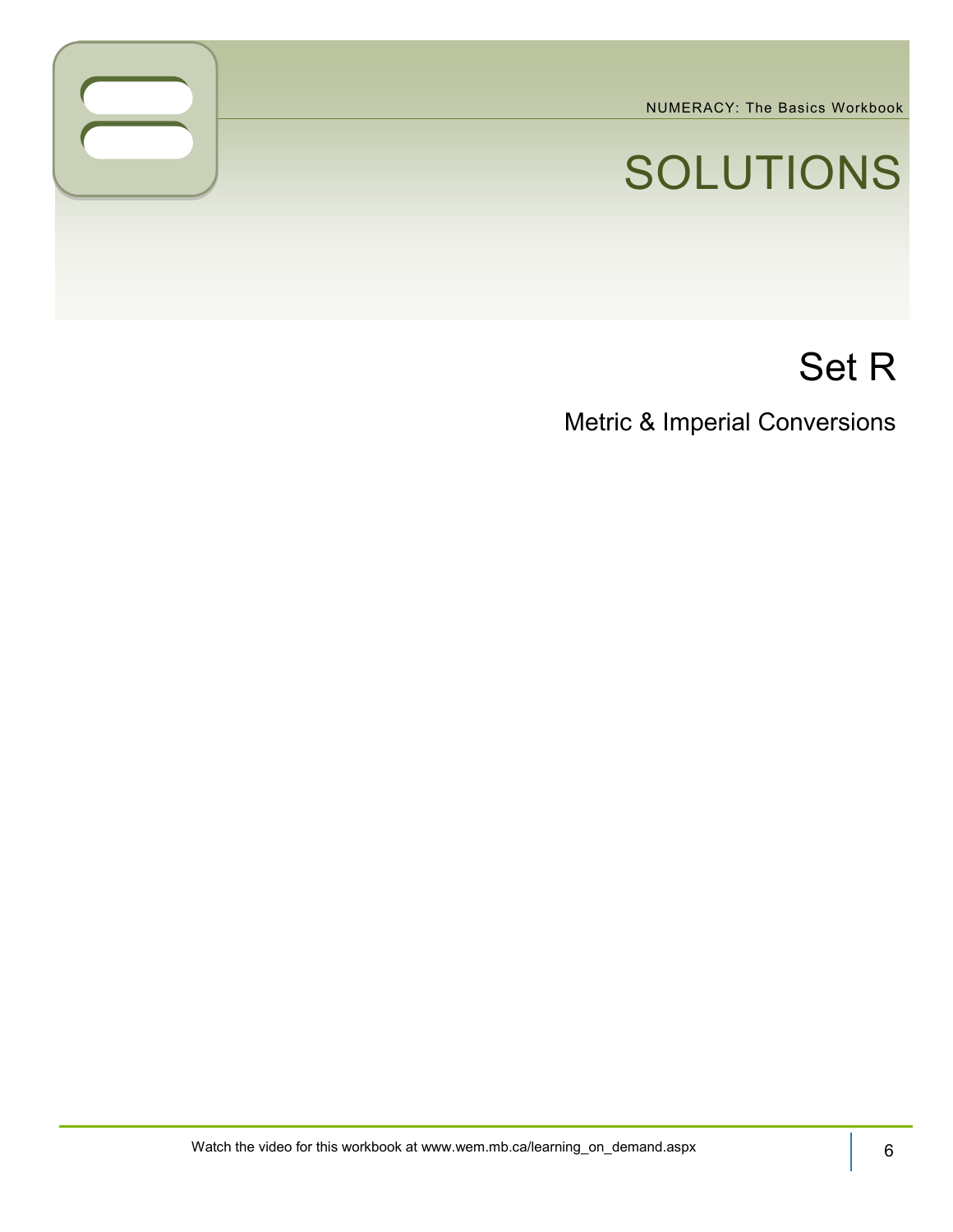## **METRIC & IMPERIAL CONVERSIONS**

### **Practice Section A**

**1.** Solution:

Solution:  
\n
$$
15 \cancel{e m} \times \frac{1 \text{in}}{2.54 \cancel{e m}} = \frac{15}{2.54} \text{in} = 5.9055 \text{in} = 5.9 \text{in}
$$

**2.** Solution:

Solution:  
\n
$$
1 yd \times \frac{3 \cancel{f}^4}{1 \cancel{f}^4} \times \frac{12 \cancel{f}^4}{1 \cancel{f}^4} \times \frac{2.54 \text{ cm}}{1 \cancel{f}^4} = \frac{3 \times 12 \times 2.54}{1} \text{ cm} = 91.44 \text{ cm} = 91.4 \text{ cm}
$$

Solution:  
\n
$$
16 \mu m \times \frac{1 \rho m}{10 \mu m} \times \frac{1 \dot{m}}{2.54 \rho m} = \frac{16}{10 \times 2.54} \dot{m} = 0.62992 \dot{m} = 0.6 \dot{m}
$$

- **4.** Solution: 7  $f \nmid \times \frac{12 \cancel{m}}{4}$ 1 *ft*  $\times \frac{2.54 \cancel{cm}}{4.1}$ 1*in* 1 100 *m cm*  $\times$  $\frac{7 \times 12 \times 2.54}{100}$  m = 2.1336 m = 2.1 m  $=\frac{7\times12\times2.54}{100}m=2.1336m=2.1m$
- **5.** Solution:  $1/m \times \frac{100 \text{ cm}}{4}$ 1*m*  $\times \frac{1 \cancel{m}}{ }$ 2.54 *cm* 1 36 *yd in*  $\times$  $\frac{100}{54 \times 36}$  yd = 1.0936 yd = 1.1  $\frac{100}{2.54 \times 36}$  $=\frac{100}{2.54\times36}$  yd = 1.0936 yd = 1.1 yd
- **6.** Solution:  $21 \cancel{cm} \times \frac{1 \cancel{m}}{1}$ 2.54 *cm* 1 12 *ft in*  $\times \frac{1 \textit{ft}}{12 \textit{th}} = \frac{21}{2.54 \times 12} \textit{ft} = 0.6889 \textit{ft} = 0.7$  $\frac{21}{2.54 \times 12}$  $f(t) = \frac{21}{2.54 \times 12}$  *ft* = 0.6889 *ft* = 0.7 *ft*
- **7.** Solution:  $8 \text{ ft} \times \frac{12 \text{ j} \text{h}}{1}$ 1 *ft*  $\times \frac{2.54 \text{ cm}}{4}$ 1*in* 1 100 *m cm*  $\times$  $\frac{8 \times 12 \times 2.54}{100}$  *m* = 2.4384 *m* = 2.4 *m*  $=\frac{8\times12\times2.54}{100}m=2.4384 m=2.4 m$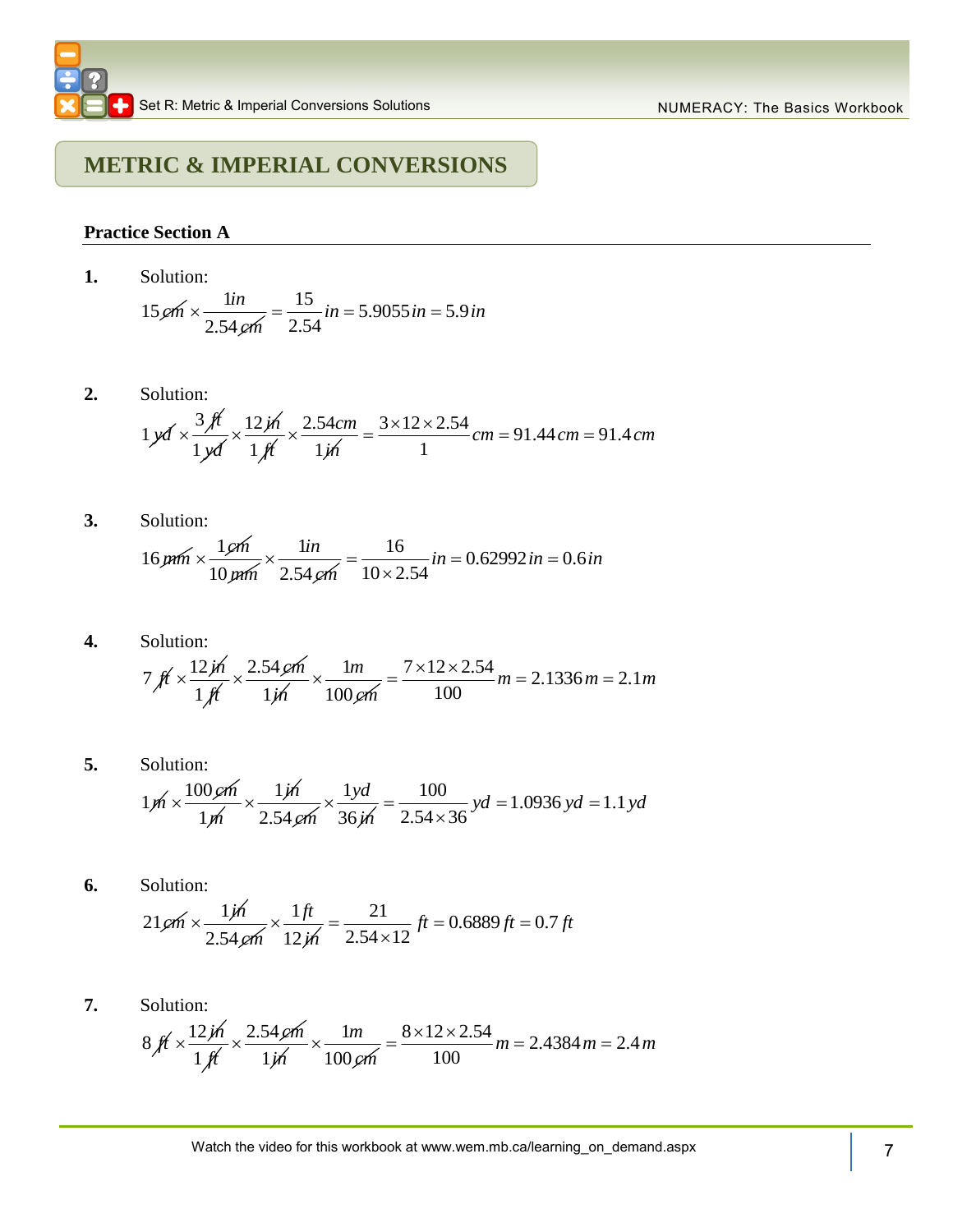**8.** Solution:

Solution:  
\n
$$
23 \cancel{m} \times \frac{2.54 \text{ cm}}{1 \cancel{m}} = \frac{23 \times 2.54}{1} \text{ cm} = 58.42 \text{ cm} = 58.4 \text{ cm}
$$

**9.** Solution:

Solution:  
\n
$$
60 \cancel{m} \times \frac{100 \cancel{em}}{1 \cancel{m}} \times \frac{1 \cancel{m}}{2.54 \cancel{em}} \times \frac{1 \cancel{ft}}{12 \cancel{m}} = \frac{60 \times 100}{2.54 \times 12} \cancel{ft} = 196.8503 \cancel{ft} = 196.9 \cancel{ft}
$$

**10.** Solution:

Solution:  
\n
$$
9 \cancel{m} \times \frac{100 \cancel{em}}{1 \cancel{m}} \times \frac{1 \cancel{m}}{2.54 \cancel{em}} \times \frac{1 \cancel{ft}}{12 \cancel{m}} = \frac{9 \times 100}{2.54 \times 12} \cancel{ft} = 29.5275 \cancel{ft} = 29.5 \cancel{ft}
$$

Solution:  
\n
$$
27 \cancel{e m} \times \frac{1 \text{ in}}{2.54 \cancel{e m}} = \frac{27}{2.54} \text{ in} = 10.6299 \text{ in} = 10.6 \text{ in}
$$

- **12.** Solution: 7 *yd* 3 *ft*  $\times$ 1 *yd*  $\times \frac{12 \cancel{m}}{ }$ 1 *ft*  $\times \frac{2.54 \cancel{cm}}{4}$ 1*in* 1 100 *m cm*  $\times$  $\frac{7 \times 3 \times 12 \times 2.54}{100}$  m = 6.4008 m = 6.4 m  $=\frac{7 \times 3 \times 12 \times 2.54}{100} m = 6.4008 m = 6.4 m$
- **13.** Solution: 7 *mm* 1*cm* 10 *mm* 1 2.54 *in cm*  $x \frac{1in}{1} = \frac{7}{10}$  $0.2755$  in = 0.3  $\frac{7}{10 \times 2.54}$  $=\frac{7}{10\times 2.54}$  in  $= 0.2755$  in  $= 0.3$  in
- **14.** Solution: 25  $f \nvert \times \frac{12 \, \cancel{\hspace{0.5pt}} m}{\sqrt{25}}$ 1 *ft* 2.54 1 *cm in*  $x \frac{2.54cm}{1.64 \times 10^{14}} = \frac{25 \times 12 \times 2.54}{1.64 \times 10^{14}} cm = 762$  $\frac{2 \times 2.54}{1}$  *cm* = 762 *cm*  $=\frac{25\times12\times2.54}{1}$  cm = 762 cm
- **15.** Solution:

Solution:  
\n
$$
19 \cancel{m} \times \frac{100 \cancel{em}}{1 \cancel{m}} \times \frac{1 \cancel{m}}{2.54 \cancel{em}} \times \frac{1 \cancel{yd}}{36 \cancel{m}} = \frac{19 \times 100}{2.54 \times 36} \text{ yd} = 20.7786 \text{ yd} = 20.8 \text{ yd}
$$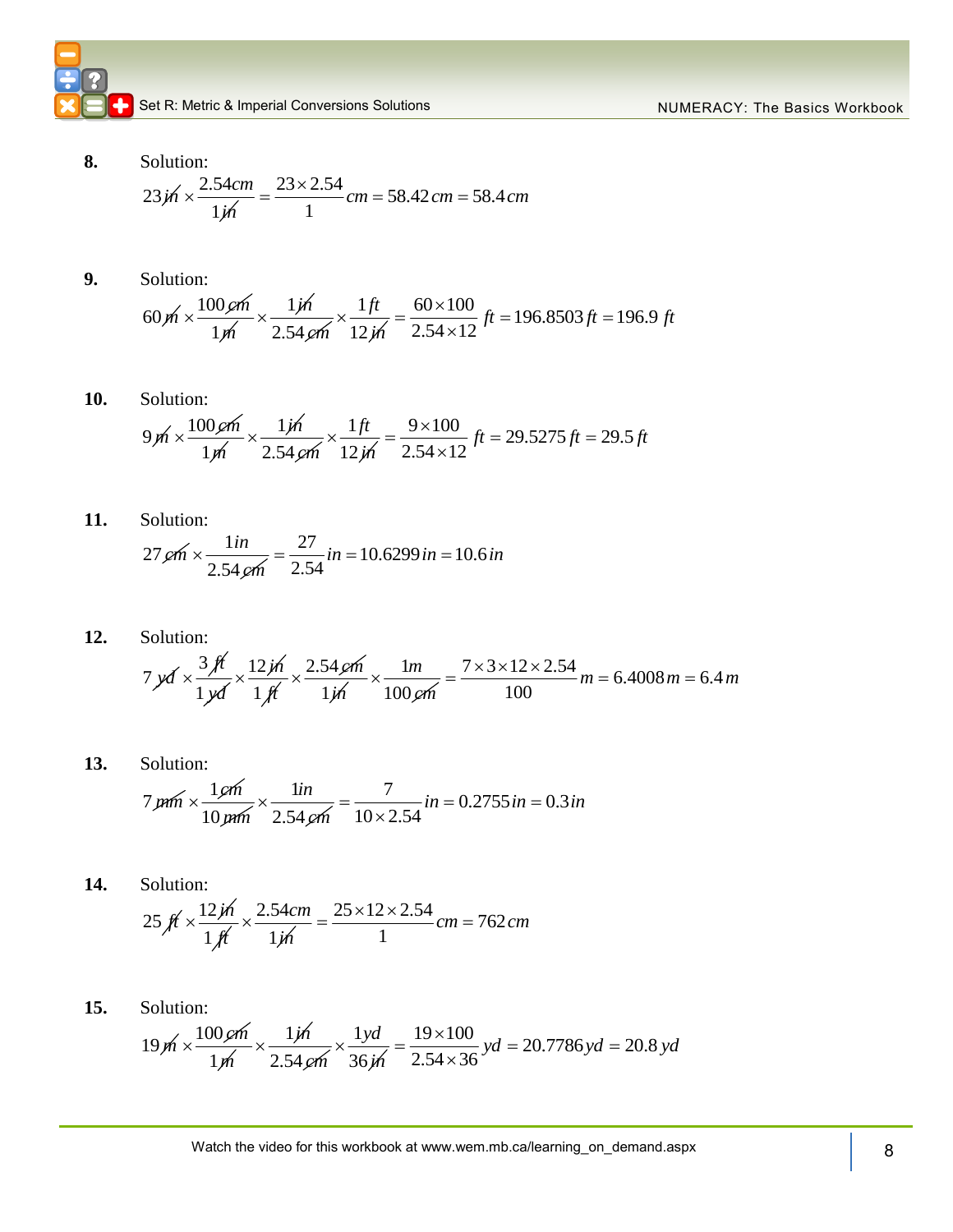### **Practice Section B**

**1.** Solution:

Solution:  
\n
$$
300 \, \text{cm} \times \frac{1 \, \text{in}}{2.54 \, \text{cm}} = \frac{300}{2.54} \, \text{in} = 118.1102 \, \text{in} = 118.1 \, \text{in}
$$

**2.** Solution:

Solution:  
309 j*h* × 
$$
\frac{2.54 \cancel{em}}{1 \cancel{ih}} \times \frac{1m}{100 \cancel{em}} = \frac{309 \times 2.54}{100} m = 7.8486 m = 7.8 m
$$

Solution:  
\n
$$
17 \text{ pmm} \times \frac{1 \text{ pm}}{10 \text{ mm}} \times \frac{1 \text{ in}}{2.54 \text{ pm}} = \frac{17}{10 \times 2.54} \text{ in} = 0.6692 \text{ in} = 0.7 \text{ in}
$$

- **4.** Solution: 6  $f \nmid \times \frac{12 \cancel{m}}{4}$ 1 *ft*  $\times \frac{2.54 \text{ cm}}{4}$ 1*in* 10 1 *mm cm*  $\times \frac{10mm}{100} = \frac{6 \times 12 \times 2.54 \times 10}{100}$  nm = 1828.8  $\frac{2.54 \times 10}{1}$  mm = 1828.8 mm  $=\frac{6\times12\times2.54\times10}{1}$  nm = 1828.8 mn
- **5.** Solution:

Solution:  
\n
$$
230 \cancel{cm} \times \frac{1 \cancel{m}}{2.54 \cancel{cm}} \times \frac{1 \cancel{ft}}{12 \cancel{m}} = \frac{230}{2.54 \times 12} \cancel{ft} = 7.5459 \cancel{ft} = 7.5 \cancel{ft}
$$

- **6.** Solution:  $31 \text{ ft} \times \frac{12 \text{ j} \text{h}}{11 \text{ ft}}$ 1 *ft*  $\times \frac{2.54 \cancel{cm}}{4.1}$ 1*in* 1 100 *m cm*  $\times$  $\frac{31 \times 12 \times 2.54}{100}$  m = 9.4488 m = 9.4 m  $=\frac{31\times12\times2.54}{100}m=9.4488m=9.4m$
- **7.** Solution:

Solution:  
\n
$$
2000 \,\mu\text{m} \times \frac{1 \,\rho\text{m}}{10 \,\mu\text{m}} \times \frac{1 \,\text{m}}{2.54 \,\rho\text{m}} \times \frac{1 \,\text{yd}}{36 \,\text{m}} = \frac{2000}{10 \times 2.54 \times 36} \,\text{yd} = 2.1872 \,\text{yd} = 2.2 \,\text{yd}
$$

- **8.** Solution: 22 *yd* 3 *ft*  $\times$ 1 *yd*  $\times \frac{12 \cancel{m}}{ }$ 1 *ft* 2.54 1 *cm in*  $\times$  $22 \times 3 \times 12 \times 2.54$  *cm* = 2011.68 *cm* = 2011.7 *cm*  $36 \mu$  10×2.54×36<br>=  $\frac{22 \times 3 \times 12 \times 2.54}{1}$  cm = 2011.68 cm = 2011.7 cm
- **9.** Solution:

Solution:  
\n
$$
105 \cancel{m} \times \frac{100 \cancel{em}}{1 \cancel{m}} \times \frac{1 \cancel{m}}{2.54 \cancel{em}} \times \frac{1 \cancel{yd}}{36 \cancel{m}} = \frac{105 \times 100}{2.54 \times 36} \cancel{yd} = 114.8293 \cancel{yd} = 114.8\cancel{yd}
$$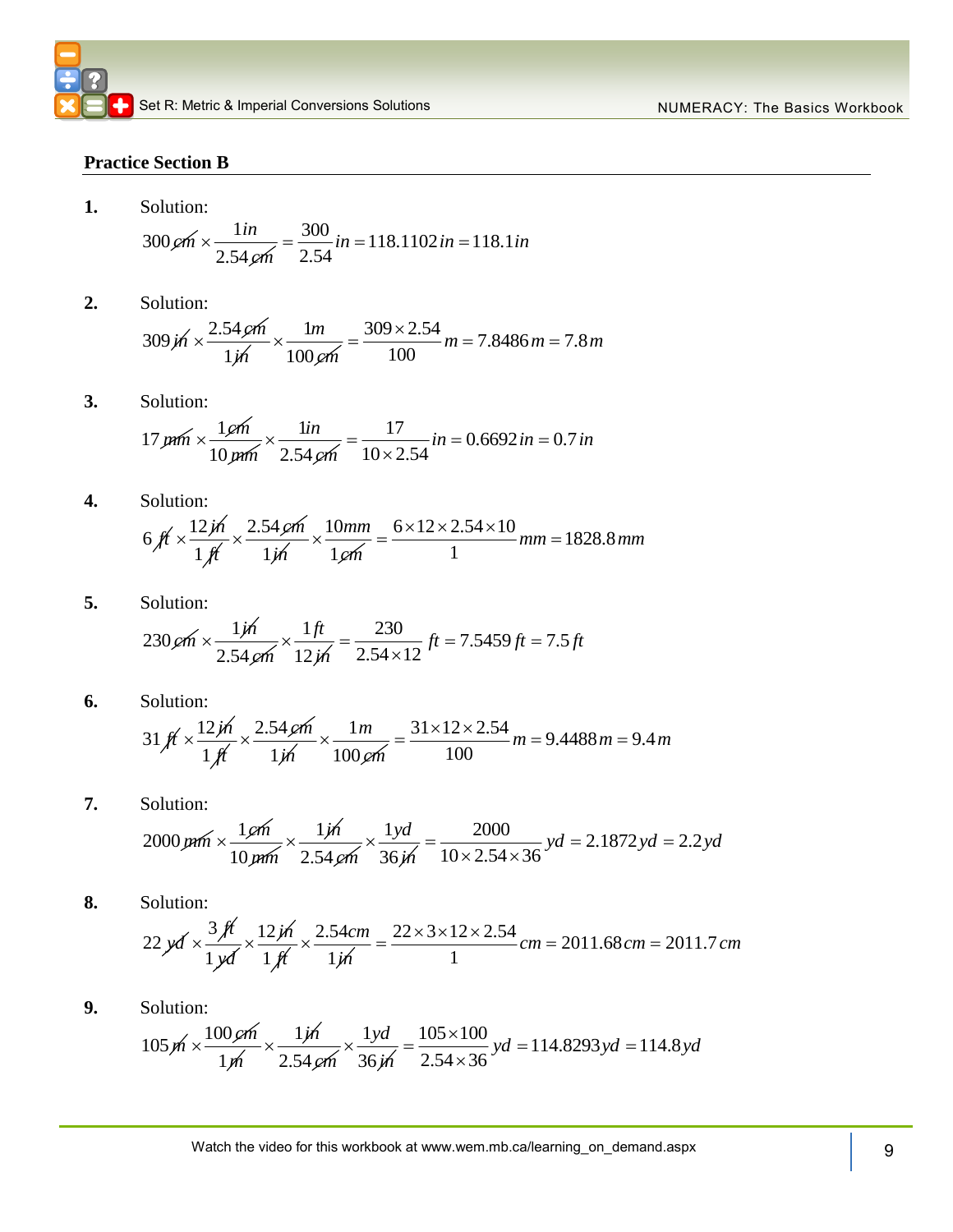**C** Set R: Metric & Imperial Conversions Solutions Numeral Constantine Conversions NUMERACY: The Basics Workbook

**10.** Solution:

Solution:  
\n
$$
100 \cancel{m} \times \frac{2.54 \cancel{m}}{1 \cancel{m}} \times \frac{1m}{100 \cancel{m}} = \frac{100 \times 2.54}{100} m = 2.54 m = 2.5 m
$$

**11.** Solution:

Solution:  
\n
$$
10050 \, \text{cm} \times \frac{1 \, \text{m}}{2.54 \, \text{cm}} \times \frac{1 \, \text{ft}}{12 \, \text{m}} = \frac{10050}{2.54 \times 12} \, \text{ft} = 329.7244 \, \text{ft} = 329.7 \, \text{ft}
$$

**12.** Solution:

Solution:  
\n
$$
2.54 \cancel{g} \cancel{m} = 2.54 \times 12^{-3} = 22.72 + 3.72 = 22.73 = 22.73 = 22.73 = 22.54
$$
\n
$$
10.25 \cancel{g} \cancel{d} \times \frac{3 \cancel{f}}{1 \cancel{g}} \times \frac{12 \cancel{g}}{1 \cancel{f}} \times \frac{2.54 \cancel{g}}{1 \cancel{g}} \times \frac{1}{100 \cancel{g}} = \frac{10.25 \times 3 \times 12 \times 2.54}{100} = 9.3726 = 9.4 \text{ m}
$$

**13.** Solution:

Solution:  
 
$$
0.375 \text{ m} \times \frac{100 \text{ cm}}{1 \text{ m}} \times \frac{1 \text{ in}}{2.54 \text{ cm}} = \frac{0.375 \times 100}{2.54} \text{ in } = 14.7637 \text{ in } = 14.8 \text{ in}
$$

**14.** Solution:

Solution:  
9.875 
$$
\dot{m} \times \frac{2.54cm}{1\dot{m}} = \frac{9.875 \times 2.54}{1} cm = 25.0825 cm = 25.1 cm
$$

**15.** Solution:

$$
9.873 \mu \times \frac{1}{1 \text{ m}} = \frac{1}{1} \text{ cm} = 25.0825 \text{ cm} = 25.1 \text{ cm}
$$
  
Solution:  

$$
9768.875 \mu \times \frac{100 \rho \text{m}}{1 \text{ m}} \times \frac{1 \text{ m}}{2.54 \rho \text{m}} = \frac{1 \text{ ft}}{12 \text{ m}} = \frac{9768.875 \times 100}{2.54 \times 12} \text{ ft} = 32050.1148 \text{ ft} = 32050.1 \text{ ft}
$$

### **Practice Section C**

Solution:  
\n
$$
(105in = \underline{\hspace{1cm}} m) + (3.4ft = \underline{\hspace{1cm}} m)
$$
\n
$$
= \left(105 \text{ j/}n \times \frac{2.54 \text{ j/}m}{1 \text{ j/}n} \times \frac{1m}{100 \text{ j/}m} = \underline{\hspace{1cm}} m \right) + \left(3.4 \text{ j/}n \times \frac{12 \text{ j/}n}{1 \text{ j/}n} \times \frac{2.54 \text{ j/}m}{1 \text{ j/}n} \times \frac{1 \text{ j/}n}{100 \text{ j/}m} = \underline{\hspace{1cm}} m \right)
$$
\n
$$
= 2.667m + 1.03632m
$$
\n
$$
= 3.70332m
$$
\n
$$
= 3.7m
$$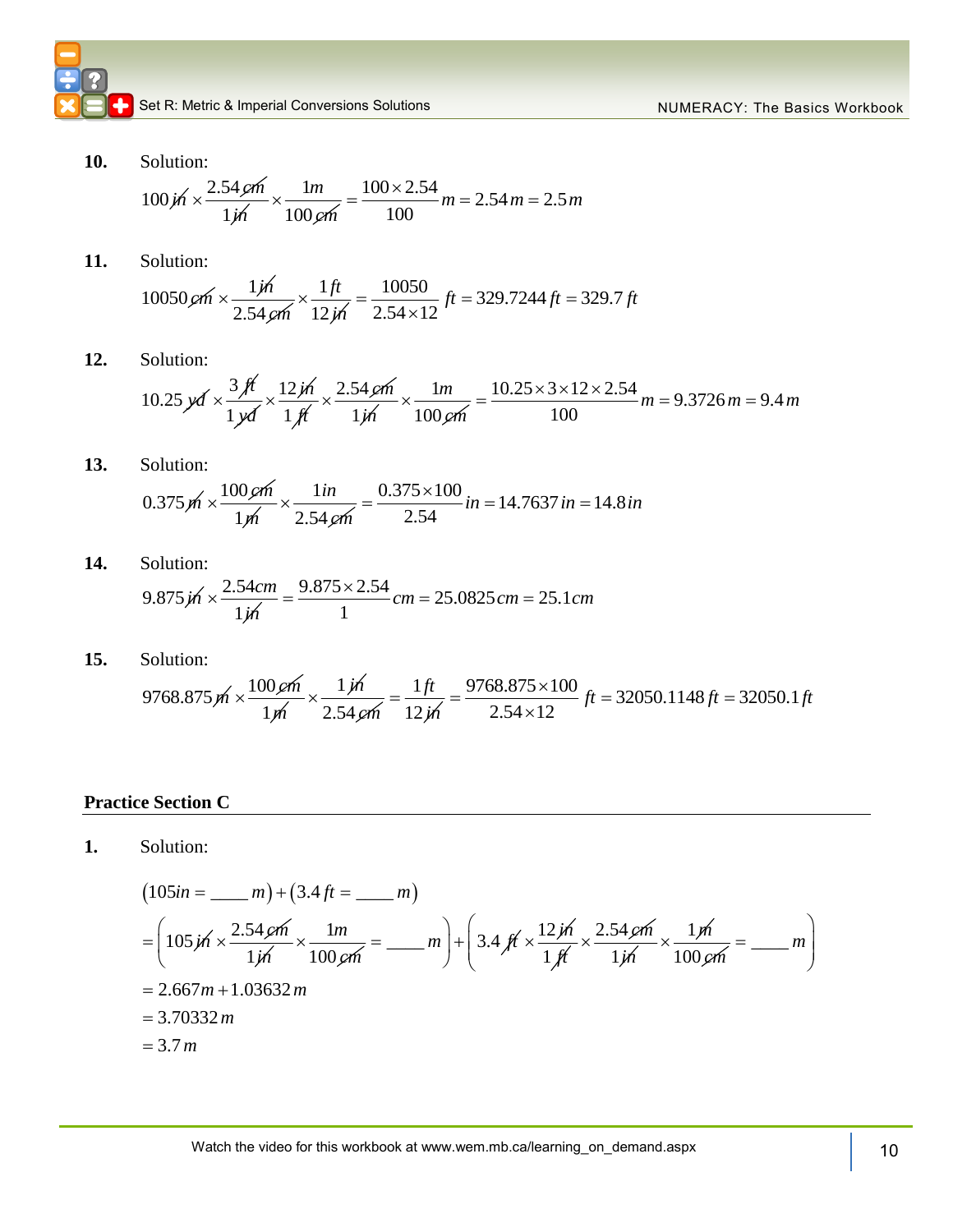

**2.** Solution:

Solution:  
\n
$$
(1.075m = \underline{\hspace{1cm}} ft) \div (3.5cm = \underline{\hspace{1cm}} ft)
$$
\n
$$
1.075m \times \frac{100 \cancel{e}m}{1 \cancel{m}} \times \frac{1 \cancel{m}}{2.54 \cancel{e}m} \times \frac{1 \cancel{f}t}{12 \cancel{m}} = 3.5269 \cancel{f}t
$$
\n
$$
3.5 \cancel{e}m \times \frac{1 \cancel{m}}{2.54 \cancel{e}m} \times \frac{1 \cancel{f}t}{12 \cancel{m}} = 0.1148 \cancel{f}t
$$
\n
$$
3.5269 \cancel{f}t \div 0.1148 \cancel{f}t = 30.7221 \cancel{f}t = 30.7 \cancel{f}t
$$

**3.** Solution:

Solution:  
\n
$$
45\% \times (4700in = \underline{\hspace{1cm}} cm) + \frac{1}{4} \times (3.4ft = \underline{\hspace{1cm}} cm)
$$
\n
$$
= 45\% \times \left(4700 \text{ in } \frac{2.54cm}{1 \text{ in } \frac{1}{2}} = \underline{\hspace{1cm}} cm\right) + \frac{1}{4} \times \left(3.4 \text{ if } \frac{12 \text{ in } \times 2.54cm}{1 \text{ in } \frac{1}{2}} = \underline{\hspace{1cm}} cm\right)
$$
\n
$$
= 45\% \times (11938cm) + \frac{1}{4} \times (103.632cm)
$$
\n
$$
= 5372.1cm + 25.908cm
$$
\n
$$
= 5398.008cm
$$
\n
$$
= 5398.0cm
$$

Solution:  
\n
$$
(0.375 yd = \underline{\hspace{1cm}} mm) \times 1500\% + (3.4in = \underline{\hspace{1cm}} mm)
$$
\n
$$
= \left(0.375 yd \times \frac{3 \cancel{f1}}{1 \cancel{f4}} \times \frac{12 \cancel{f1}}{1 \cancel{f1}} \times \frac{2.54 \cancel{g1}}{1 \cancel{f1}} \times \frac{10mm}{1 \cancel{g1}} = \underline{\hspace{1cm}} mm \right) \times 1500\% + \left(3.4 \cancel{f1} \times \frac{2.54 \cancel{g1}}{1 \cancel{f1}} \times \frac{10mm}{1 \cancel{g1}} = \underline{\hspace{1cm}} mm \right)
$$
\n
$$
= 342.9 \text{ mm} \times 1500\% + 86.36 \text{ mm}
$$
\n
$$
= 342.9 \text{ mm} \times 15 + 86.36 \text{ mm}
$$
\n
$$
= 5143.5 \text{ mm} + 86.36 \text{ mm}
$$
\n
$$
= 5229.86 \text{ mm}
$$
\n
$$
= 5229.9 \text{ mm}
$$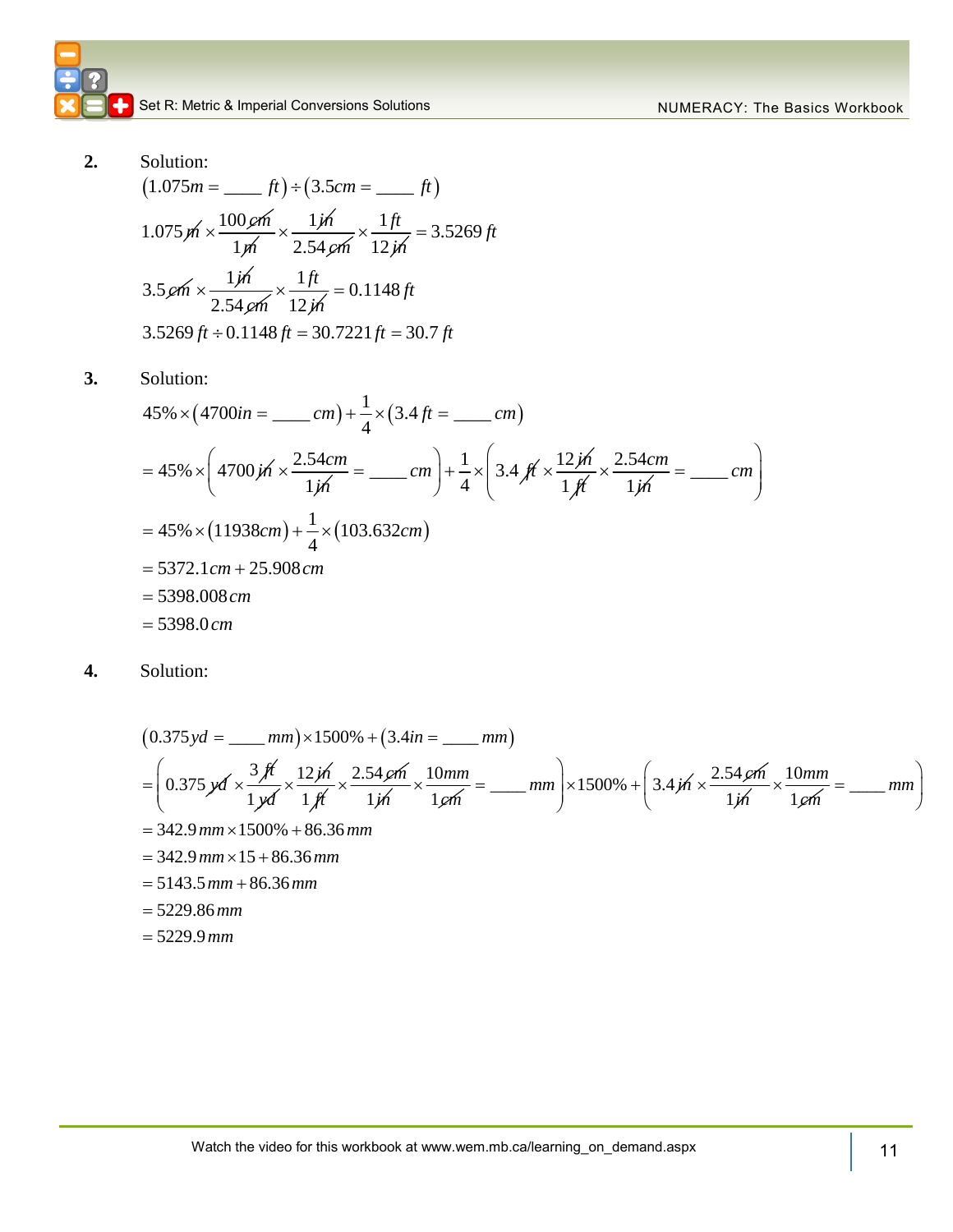### **5.** Solution:

Solution:  
\n
$$
0.25 \times \left[ (100in = \underline{\hspace{1cm}} m) - (230cm = \underline{\hspace{1cm}} f) \right] \times \left[ (25f = \underline{\hspace{1cm}} cm) - (7f = \underline{\hspace{1cm}} m) \right] \div 0.5
$$
\n
$$
= 0.25 \times \left[ \left( 100j/6 \times \frac{2.54j/6}{1j/6} \times \frac{1m}{100j/6} \right) = \underline{\hspace{1cm}} m \right) - \left( 230j/6 \times \frac{1j/6}{2.54j/6} \times \frac{1f}{12j/6} \right) = \underline{\hspace{1cm}} f) \right]
$$
\n
$$
\times \left[ \left( 25j/6 \times \frac{12j/6}{1j/6} \times \frac{2.54cm}{1j/6} \right) = \underline{\hspace{1cm}} cm \right) - \left( 7j/6 \times \frac{12j/6}{1j/6} \times \frac{2.54j/6}{1j/6} \times \frac{1m}{100j/6} \right) = \underline{\hspace{1cm}} m \right] \div 0.5
$$
\n
$$
= 0.25 \times \left[ 2.54m - 7.5459j/6 \times \frac{12j/6}{1j/6} \times \frac{2.54j/6}{1j/6} \times \frac{1m}{100j/6} \right] \times \left[ 762j/6 \times \frac{1m}{100j/6} - 2.1336j/6 \right] \div 0.5
$$
\n
$$
= 0.25 \times \left[ 2.54m - 2.2999j/6 \times 2.54j/6 \times \frac{1m}{100j/6} \right] \times \left[ 762j/6 \times \frac{1m}{100j/6} - 2.1336j/6 \right] \div 0.5
$$
\n
$$
= 0.25 \times 0.2401m \times 5.4864j/6 \times 5.5
$$
\n
$$
= 0.060025m \times 10.9728m
$$
\n
$$
= 0.6586m
$$
\n
$$
= 0.7m
$$

### **Practice Section D**

**1.** Solution:

The only error in this question is the fact that the 19 m was left out of the mathematical calculation.

The correct solution is:

$$
19m = \underline{\qquad}yd
$$
  
 
$$
19\cancel{m} \times \frac{100\cancel{cm}}{1\cancel{m}} \times \frac{1\cancel{m}}{2.54\cancel{cm}} \times \frac{1\cancel{yd}}{36\cancel{m}} = \frac{19 \times 100}{2.54 \times 36}yd = 20.7786yd = 20.8yd
$$

**2.** Solution:

The conversion of inches into cm should be  $\frac{2.54}{\cdots}$ 1 *cm in* instead of  $\frac{1}{1}$ 2.54 *cm in* .

The correct solution is:

$$
100 \text{ in} = \underline{m}
$$
  

$$
100 \text{ j} \wedge \frac{2.54 \text{ g} \wedge \underline{m}}{1 \text{ j} \wedge \frac{1}{100 \text{ g} \wedge \underline{m}}}
$$
  

$$
= 2.54 \text{ m} = 2.5 \text{ m}
$$